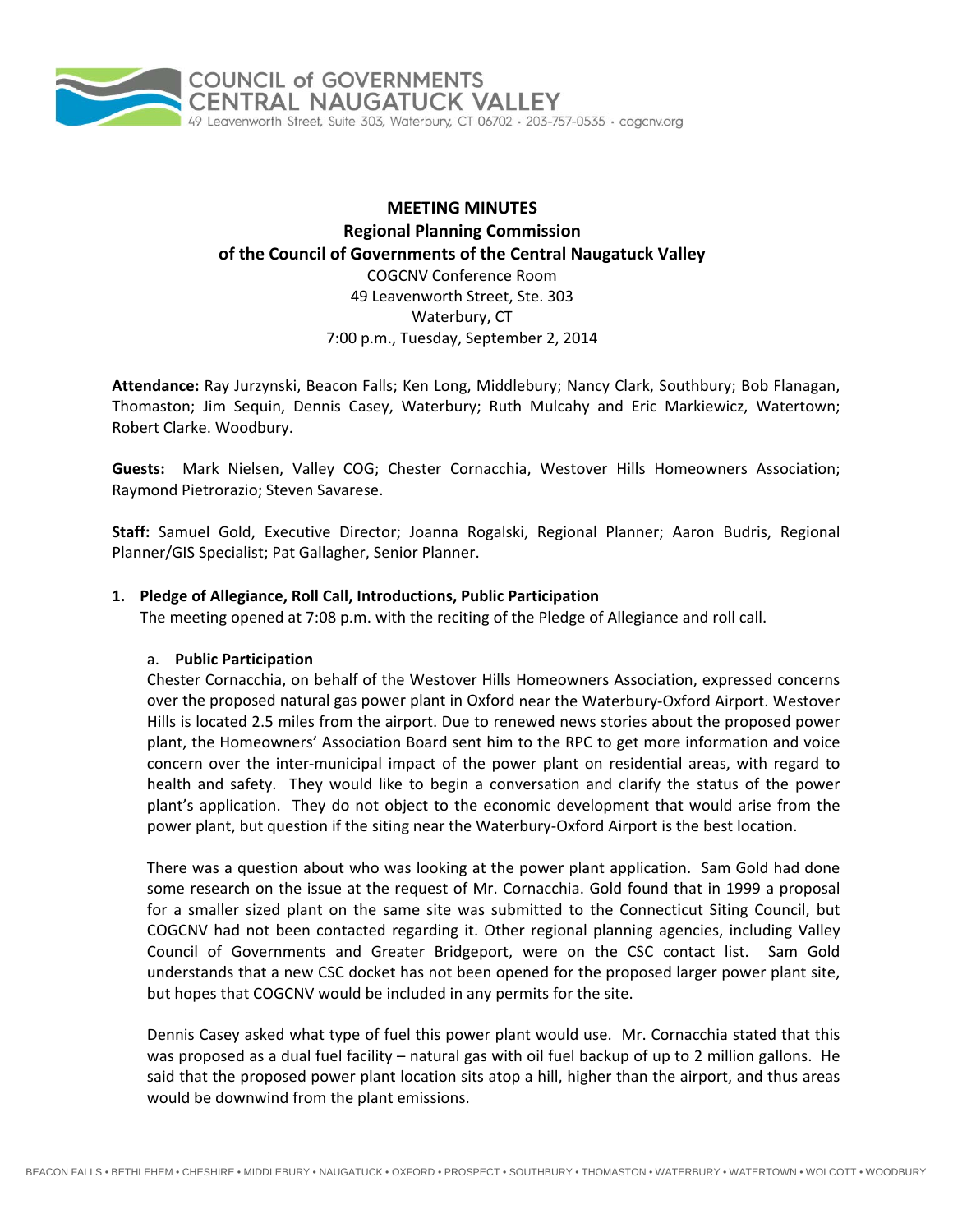Raymond Pietrorazio, a Middlebury resident, then spoke. He has been involved for 14 years with issue. His vocation specializes in commercial and industrial combustion of fossil fuels. After months of his own investigation, he concluded that thermal exhaust plumes from the plant would present unacceptable risk and multiple hazards to aviation. Mr. Pietrorazio cited several supporting studies.

Attorney Steven Savarese added to the historical account of the issue. He stated that The Triangle Hills neighborhood, located at the end of an Oxford airport runway, and Oxford airport were both constructed in 1967. Airport models at that time did not speak to safety but did speak to noise abatement. Seventy-one homes were in danger from airport traffic. The regional asset was considered to be the airport, so 71 Triangle Hills homes were demolished to make room for airport safety areas. In 2013 the state of CT created a 2 mile radius development zone around the Oxford airport as a means of economic development. Mr. Savarese stated that the proposed power plant would have a detrimental impact on the economic development zone, introducing harmful environmental impacts. He feels a Regional Planning Agency should evaluate priorities for industrial subdivision developments and the impacts to it. He stated that there is agreement on the need for a power plant, but that the best location is in question. He suggested that existing power plant locations be considered for power production increases in order to avoid the creation of new pollution zones.

Bob Flanagan stated that because of the transition to a new COG in the coming months that it was a bit presumptuous of the RPC body to issue a formal comment. Flanagan stated that the speakers' information had been taken into the record, and that the new Council of Governments should take up the issue.

Jim Sequin stated that the power plant facilities are needed and asked where in the region would be a better location. He congratulated Mr. Savarese for suggesting other locations, but wasn't sure if plants in those proposed areas would lessen pollution. Jim Sequin felt the COG, whether in its current or future state, should not take a position on the matter until a study or evaluation had been made for the best location of power plants.

Ken Long then proposed a motion to amend the agenda to reflect the discussion about the proposed power plant, and to present a letter or comments to be written to the state by the COGCNV RPC that the RPC wants all sides of the issue be heard because the proposed power plant issue is a true regional issue, and NVCOG should be part of the regional discussions.

On a motion by Robert Clarke, seconded by Nancy Clark, it was unanimously

VOTED: To amend the agenda to allow for further discussion of the proposed power plant by RPC members.

Nancy Clark asked if there was enough water to support the power plant and the residents. She also mentioned the need to consider the storage of the oil supply for the power plant. RPC needs to be a party to every action and public hearing at the state level and organization. She also stated the need to list the RPC's concerns as broad subjects so that if the subject ever comes up in any discussion, the RPC will be a party to it.

Sam Gold felt the best course of action is to stay involved and ask to be involved in this process. The Town of Oxford was not represented at this meeting and they might have different opinions on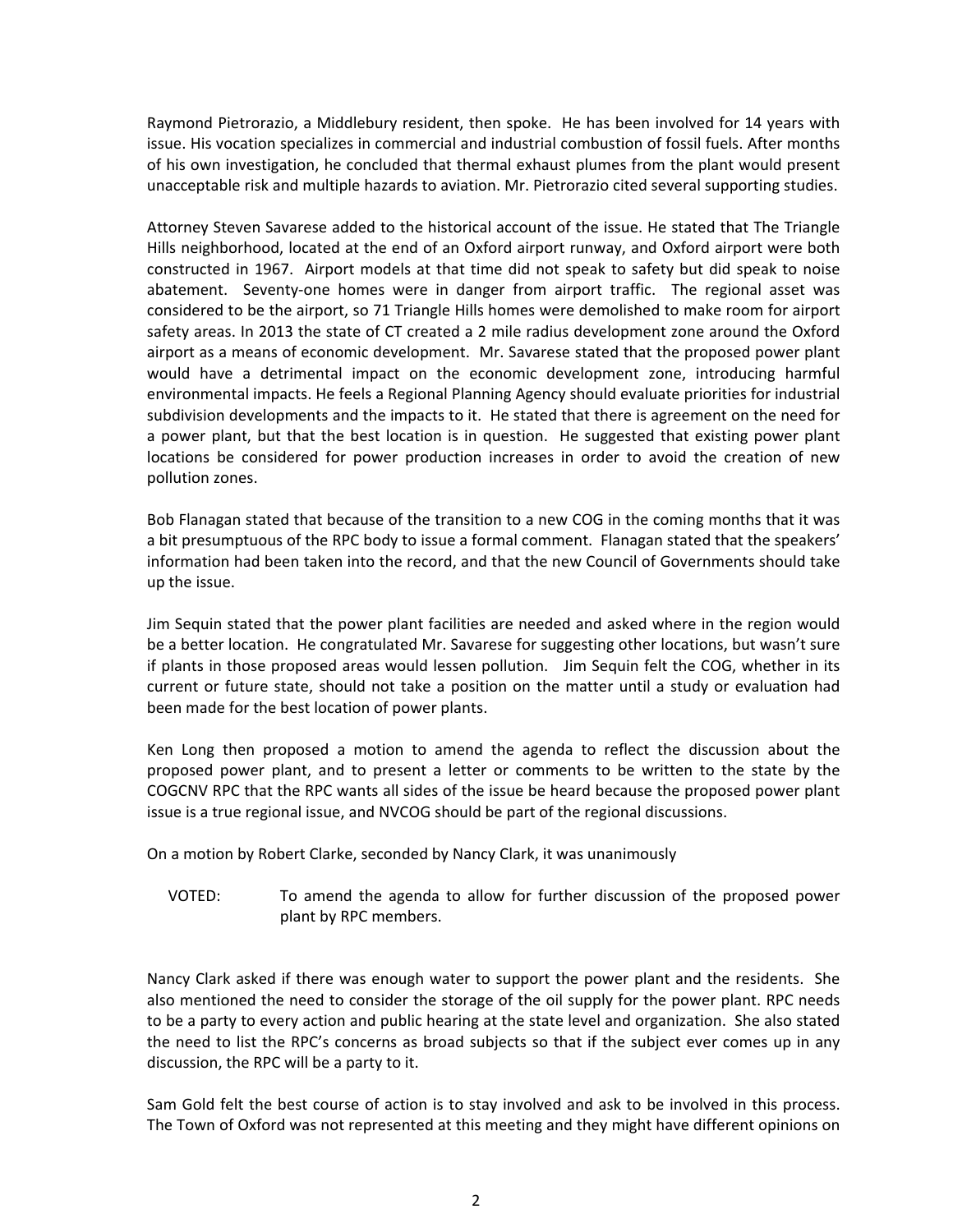this issue. He stated that it may be premature for the RPC to make recommendations but it was not premature to request the Siting Council keep the RPC informed on this issue. At the moment, there is nothing before the Siting Council relating to the power plant issue. Ken Long agreed.

On a motion by Robert Clarke, seconded by Nancy Clark, it was unanimously

VOTED: To send a letter to the Siting Council requesting that the RPC be included on correspondence and the docket for the proposed Towantic Power Plant.

## **2. Administrative Items**

a. *Approval of July 1, 2014 Meeting Minutes* — Robert Clarke offered a grammatical correction under Item 7. Nancy Clark offered a correction under Item 6, Points of Interest. The proposed 8 screen movie theater in Southbury is still at inlands wetlands. It has not passed as indicated by the draft minutes.

On a motion by Robert Clarke, seconded by Nancy Clark, it was unanimously

VOTED: To approve the July 1, 2014 Meeting Minutes as amended.

b. *Correspondence* — Samuel Gold summarized recent correspondence:

| August 20, 2014 | Letter of resignation from Senior Planner Joe Perrelli stating he has<br>accepted another job offer.                                              |
|-----------------|---------------------------------------------------------------------------------------------------------------------------------------------------|
|                 | Email from Clare Falcha from Valley COG indicating that new Tax ID<br>numbers have been set up for the Naugatuck Valley Council of<br>Governments |
| July 24, 2014   | Letter from Secretary Barnes from OPM Certifying the Naugatuck<br><b>Valley Council of Governments</b>                                            |

### **3. CT DEEP MS4 – New Proposed Storm Water Permit Requirements**

Aaron Budris presented a brief PowerPoint on the Connecticut DEEP's proposed Municipal Separate Storm Sewer System (MS4) permit regulations. Budris stated that the proposed permit has several new requirements such as targeted public outreach, illicit discharge detection and elimination programs, construction runoff programs, maintenance programs, GIS data requirements, mandatory leaf collection, and more stringent street sweeping, testing, and catch basin maintenance standards. The new regulations would apply to all 169 municipalities.

Mr. Budris indicated that compliance with the new regulations will place an additional financial burden on municipalities and may result in non‐compliance. Budris described methods that out of state regions and municipalities are using to comply with more stringent regulations, such as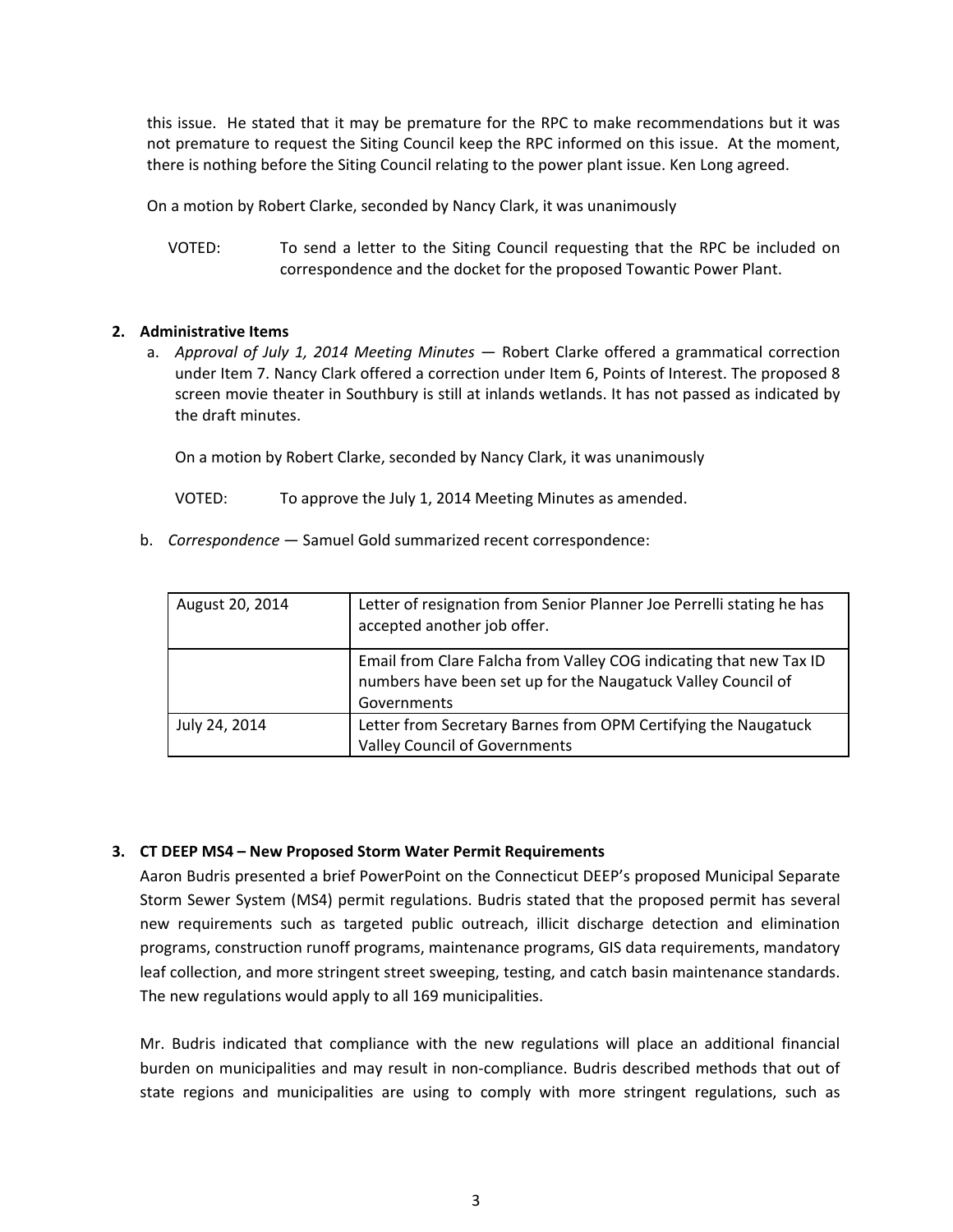establishing regional stormwater authorities. DEEP is accepting comments on their draft regulations until September 7, 2014. COGCNV staff will be submitting a formal letter with their comments.

On a motion by Ken Long, seconded by Nancy Clark, it was unanimously

VOTED: To forward COGCNV staff comments on proposed MS4 regulations to Christopher Stone at DEEP

## **4. Waterbury Regional Bus Operations and Needs Study**

Pat Gallagher gave a brief update on the Waterbury Bus Operations and Needs Study. He stated that Waterbury has the fastest growing ridership in the state over the last 10 years thanks to service improvements on Sundays and evenings. He explained the study will examine alternative transfer points downtown, passenger amenities, new or modified routes, intermodal connections, and alternative scheduling structures. A consultant should be selected by September 12, 2014.

### **5. Formation of the Connecticut Resource Conservation and Development Area**

Sam Gold explained that in the 1970s COGCNV and member towns helped create the King's Mark Resource Conservation and Development (RC&D) Area, which ran programs such as environmental review teams. A decrease in funding over the last four years has led to staffing challenges for King's Mark RC&D. There had been discussion over the last few months to combine the two RC&Ds in Connecticut into a single statewide area. It is proposed that Aaron Budris represent COGCNV in the new RC&D area.

Mark Nielsen, who acts as the VCOG representative to King's Mark, stated that by merging the RC&D areas they can continue to support important programs such as environmental review teams.

### **6. COG Consolidation Update**

Sam Gold stated that the Naugatuck Valley COG met on August 22<sup>nd</sup> and elected officers. Kurt Miller and Ed Edelson will serve as co-chairmen, Ed Mone will serve as treasurer, and Ken Cockayne will serve as secretary. Officers will serve until January 1, 2015.

Gold presented several updates to the NVCOG formation. An RFP is out for a health insurance broker. An Executive Director Search consultant has been hired. NVCOG subcommittees have been present drafts of the Bylaws and Code of Ethics. Other items will be finalized over the next few months. NVCOG will be located at COGCNV's current office. The office will be expanded to include the entire floor to accommodate additional staff and larger meetings.

Sam Gold stated that Regional Planning Commissions (RPCs) are included in the state statutes for new Councils of Governments. By January, the RPCs of the NVCOG towns will be merged, although the final structure of the RPC still needs to be discussed. COGCNV RPC members will need to be reappointed to the NVCOG RPC. Jim Sequin requested that a mission statement be drafted for the new RPC.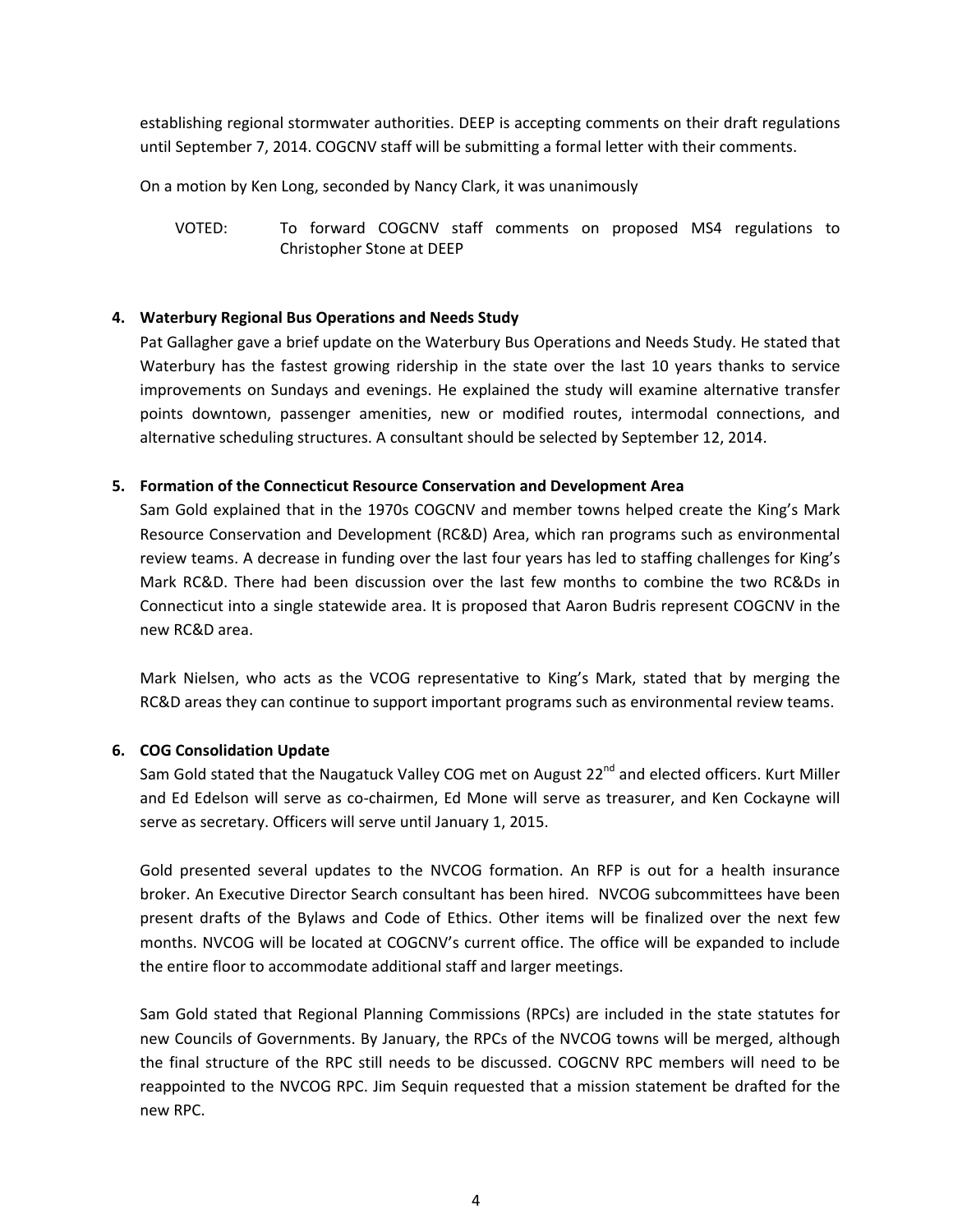Mr. Gold stated that existing MPO boundaries will remain in effect after January 1, 2015, but that efforts are being made to consolidate all NVCOG towns into a single MPO.

## **7. Points of Interest / Local Activities**

## *Beacon Falls – Ray Jurzynski reported that*

- There is a new veterinary hospital.
- A commercial site is being developed.
- Several new homes are under construction.
- The local girl scout troop has completed their monthly trail maintenance.
- The recreation fields were vandalized.
- The town is in litigation with a group of homeowners on a private road. Residents want the town to take over ownership of the private road, as the previous owner passed away.

### *Middlebury – Ken Long reported that*

- Congregational Church approved a Verizon cell tower in the steeple. It will go to the Siting Council for approval.
- Proposal for new commercial building on Route 64 which will go before zoning on September  $3^{\text{rd}}$ .
- 15 houses remain in the Triangle Boulevard neighborhood and four homes were recently disconnected from sewer service.
- A new draft of the Plan of Conservation and Development will be presented to the zoning board.
- The town is awaiting comments from the state about the future use of the Middlebury portion of the Oxford Airport Zone.

### *Southbury – Nancy Clark reported that*

- There is a proposal for a senior housing complex on the Southbury Training School property.
- The 8-screen movie theater is still at the wetlands commission.
- Streetscape Plan revisions are in final draft form.
- Farmers Market is open until October 18.

### *Thomaston – Bob Flanagan reported that*

- A new 2.9 million dollar emergency communication system is now online.
- The town received a \$500,000 STEEP grant for a new track at Nystrom's Pond.
- The town is working on downtown parking issues.
- September 14 is Thomaston's annual Classic Car Show.

#### *Waterbury – Jim Sequin reported that*

A zone change for a new development has been withdrawn.

### *Watertown – Ruth Mulcahy and Eric Markiewicz reported that*

- A Dollar General on Main Street has been completed.
- There is a proposed 9-lot subdivision near Bunker Hill in Waterbury.
- A developer is interested in building a senior housing complex.

### *Woodbury – Bob Clarke reported that*

The proposal to acquire the Woodbury Reservoir from Aquarion has stalled.